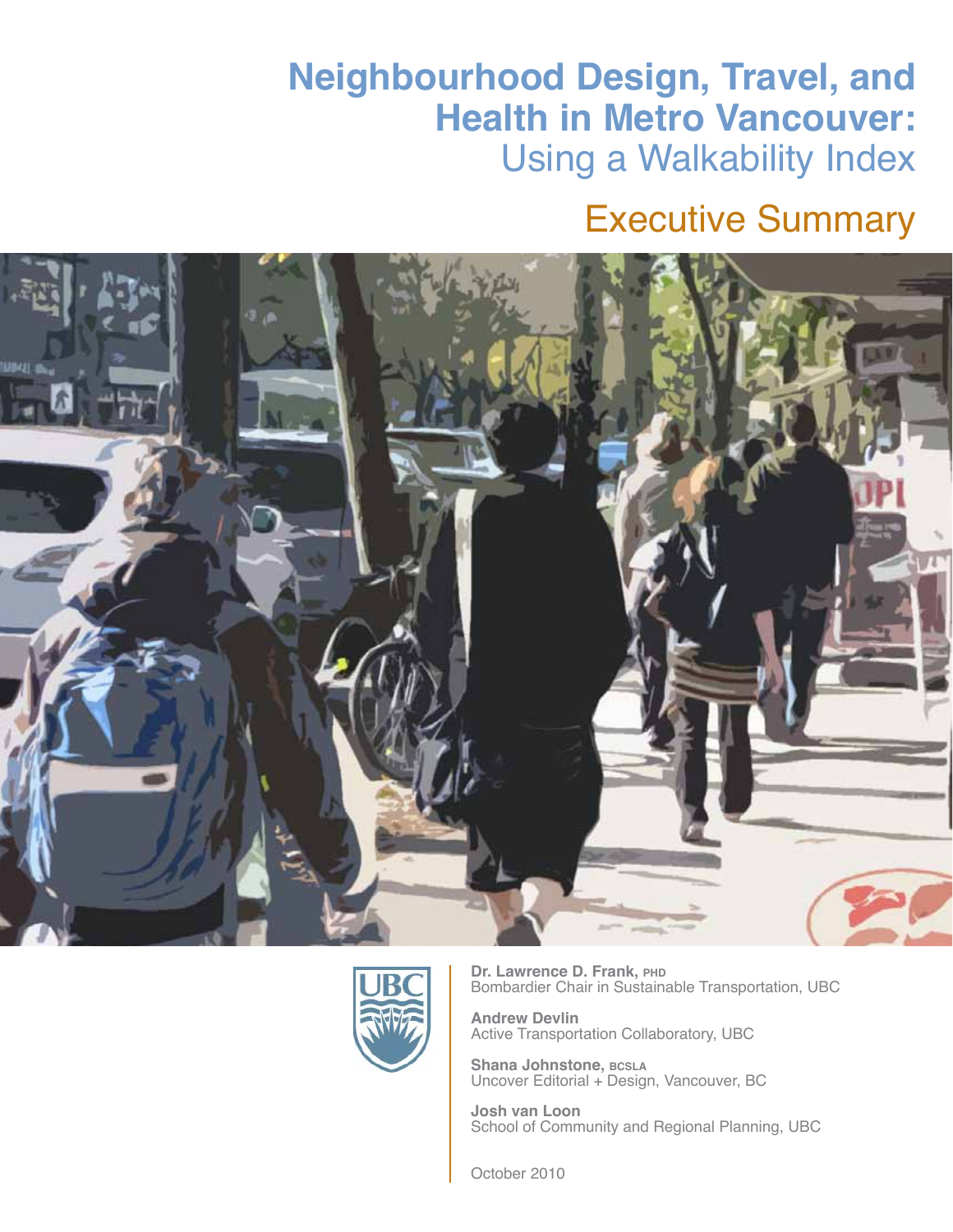# Executive **Summary**



Photo: Shana Johnstone Cover photos: Shana Johnstone

#### Acknowledgements

We would like to thank the Bombardier Foundation, Metro Vancouver, TransLink, and Fraser Health for their financial contributions toward the development of this report. We acknowledge the Border Air Quality Study (BAQS), specifically Dr. Michael Brauer and the Canadian Institute for Health Research, for their generous support to help fund the development of the

Metro Vancouver Walkability Index. We thank the British Columbia Recreation and Parks Association and the Vancouver Foundation for their financial support of the research applications of the Walkability Index described in this report. We are appreciative of Gordon Price for his photo contributions. Finally, we thank the Health and Community Design Collaborative (HCDC) for their support.

## About the Report

Neighbourhood Design, Travel, and Health in Metro Vancouver is a new resource for land use and transportation planners, municipal and regional decision makers, engineers, health officials, and others on the physical environment factors that contribute to walkable (pedestrian-friendly, transitsupportive) neighbourhood design in Metro Vancouver.

This Executive Summary introduces the Metro Vancouver Walkability Index (VWI) developed at the University of British Columbia to measure neighbourhood urban form characteristics in Metro Vancouver, and summarizes results from local studies that have applied the VWI to explore associations between neighbourhood design and travel behaviour, physical activity, obesity, and air pollution exposure.

Next steps are identified for both research and practice to advance our understanding of neighbourhood urban form impacts on travel patterns, health, and environmental outcomes. Additional background, study details, research methods, neighbourhood profiles and regional variability, and recommendations can be found in the full report.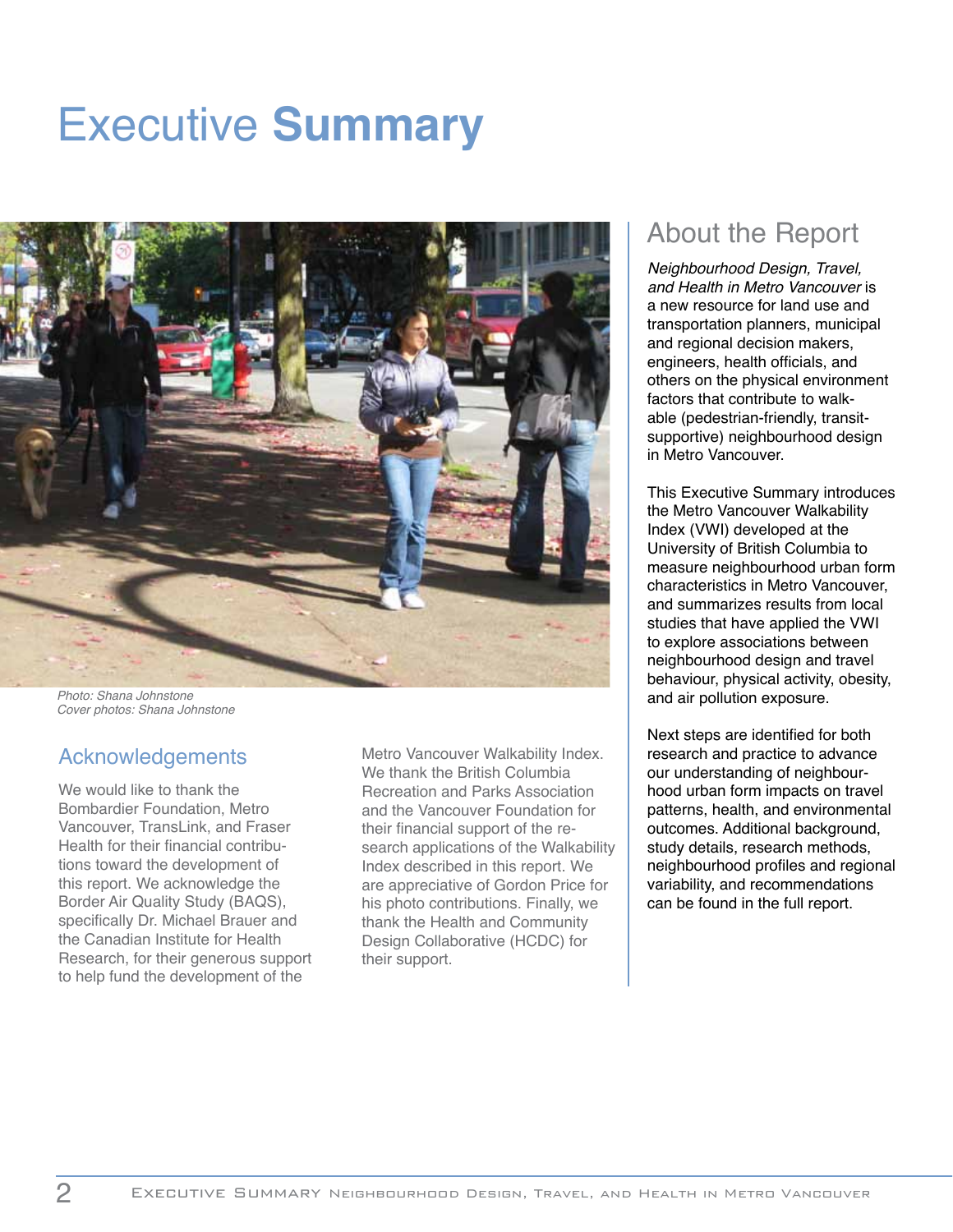# The Importance of **Walkable Neighbourhoods**

The ways in which we design and<br>build our neighbourhoods have<br>eubstantive impliestions for our boalt substantive implications for our health and quality of life. Auto-dependant neighbourhood design that supports a sedentary lifestyle appears to be a significant contributor to observed increases in obesity rates, stress, out-of-pocket travel costs, air pollution and greenhouse gas emissions across many urban areas. In contrast, walkable neighbourhood design that enables residents to enjoy active lifestyles not dependent on private vehicles is one means by which we can promote physical activity and reduce vehicle emissions.

Walkable neighbourhood design that is compact, connected, and mixed use has been associated with a number of benefits across social, economic, environmental, and health outcomes:

• Compact, mixed-use neighbourhoods include many types of destinations within a short distance from home that can be easily reached by walking and cycling, thereby providing more equitable access for residents to a range of services and amenities.1

• Greater residential densities and street connectivity of walkable neighbourhoods support higher levels of public transit service and ridership.2

• Neighbourhood design that encourages walking, cycling, and transit use is associated with better public health as higher levels of physical activity from active transportation are linked to fewer chronic health issues.<sup>3,4</sup>

• Reduced vehicle dependence associated with more walkable places has been linked to annual travelrelated cost savings in the thousands of dollars for individuals and



Photo: Shana Johnstone

households who are able to utilize transit,5,6 and is also linked with the generation of less air pollution and greenhouse gas emissions.7

• Sprawling, automobile-oriented neighbourhoods may account for hundreds of millions of dollars annually in hidden health costs imposed by associated traffic, air pollution and sedentary lifestyles.<sup>8</sup>

• Heightened perceptions of social capital and sense of community, while less researched, are also likely a function of neighbourhood design.9,10,11

Walkable neighbourhood design may provide a key mechanism to promote healthy and active lifestyles and foster more sustainable transportation choices. In Metro Vancouver, tools like the VWI now exist to advance our understanding of the specific factors that constitute neighbourhood walkability in this region—those place types that may support walking, but also cycling and transit.

Saelens, B.E., J.F. Sallis, L.D. Frank. 2003. Environmental correlates of walking and cycling: findings from the transportation, urban design, and planning literature. Annals of Behavioral Medicine, 25 (2), 80-91.

2 Ryan, S., L.D. Frank. 2009. Pedestrian environments and transit ridership. Journal of Public Transportation, 12 (1), 39-57.

3 Transportation Research Board and Institute of Medicine of the National Academies. 2005. *Does the Built Environment*<br>Influence Physical Activity? Examining the Evidence. Special Report 282. Washington, D.C.: Transportation Research Board.

4 Frank, L.D., M. Andresen, T. Schmid. 2004. Obesity relationships with community design, physical activity, and time spent in cars. American Journal of Preventive Medicine, 27 (2), 87-96.

5 Bernstein, S., C. Makarewicz, K. McCarty. 2005. Driven to Spend: Pumping dollars out of our households and communities. Center for Neighborhood Technology and the Surface Transportation Policy Project.

6 American Public Transportation Association. 2010. Transit Savings Report – September 2010. Available online at: http:// www.publictransportation.org/facts/100917\_transit\_savings.asp

7 Transportation Research Board and National Research Council of the National Academies. 2009. Driving and the Built Environment: The effects of compact development on motorized travel, energy use, and CO2 emissions. Special Report 298. Washington, D.C.: Transportation Research Board

8 American Public Health Association and Urban Design 4 Health, Inc. 2009. The Hidden Health Care Costs of Transportation. Washington, D.C.: American Public Health Association.

9 Osolen, R., N-M. Lister. 2004. Social capital, Urban Sprawl, and Smart Growth: A preliminary investigation into sustainable communities in Canada. Discussion Paper Series, No. 3. Victoria, B.C.: Community Research Connections.

10 Leyden, K.M. 2003. Social capital and the built environment: the importance of walkable neighborhoods. American Journal of Public Health, 93 (9), 1546-1551.

11 Wood, L., L.D. Frank, B. Giles-Corti. 2010. Sense of community and its relationship with walking and neighborhood design. Social Science and Medicine.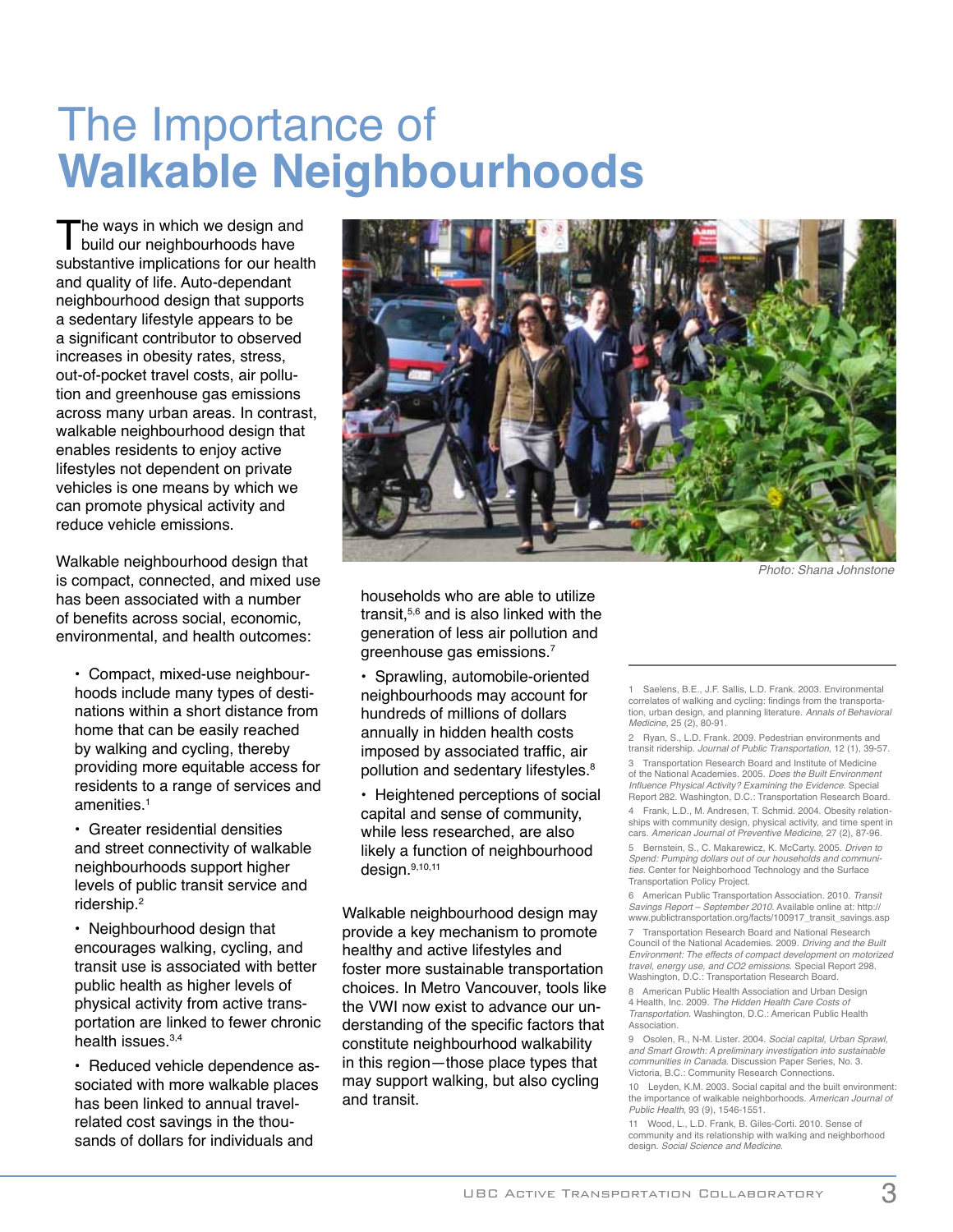# **Measuring** Walkable **Neighbourhoods**

#### **What the Index Measures:** Components of Neighbourhood **Walkability**

**Residential density** is the number of residential units per acre designated for residential use within a neighbourhood buffer. Higher densities indicate more people live in the area.

**Commercial density** (or Retail Floor Area Ratio) is the amount of area designated for commercial use within a neighbourhood buffer, using a ratio of commercial floor area to commercial land area. Higher ratio numbers indicate higher commercial density.

**Land use mix** is the evenness of square footage distribution across residential, commercial (including retail and services), entertainment, and office development within a neighbourhood buffer. A higher value in this measure indicates a more even distribution of land between the land use types.

**Street connectivity** is measured by the number of street intersections in a neighbourhood buffer. More intersections suggest a greater degree of network connectivity enabling more direct travel between two points using existing streets and pathways.

Measuring the physical environment characteristics of neighbourhoods is the first step to understanding how walkable an area is. Neighbourhood walkability is largely a function of the proximity between destinations and the degree to which we can travel directly between places where we live, work, and play.<sup>12</sup> Planning tools and models that are able to capture the nuances of proximity and connectivity as they relate to travel and health outcomes can help inform and contribute to related planning, policy, and investment decisions.

## The Metro Vancouver Walkability Index

The Metro Vancouver Walkability Index (VWI) is a high-resolution spatial database used to quantify fine-scale physical urban environment features across "neighbourhoods" in the Metro

Vancouver region. Using Geographic Information Systems (GIS), neighbourhoods are spatially defined by drawing a 1-kilometer street network buffer (representing a 10- to 15-minute walking distance) from each postal code centroid in the region (figure 1). The 1-kilometer network buffer establishes the area that people can actually access around their homes along the existing street network, and is considered an accurate approach to measuring the physical environment unique to each place of residence.<sup>13</sup>

The VWI combines parcel-level land use data from the British Columbia Assessment Authority, street network data from CanMap, and census data to measure four urban form elements known to shape the design of neighbourhoods<sup>14</sup> within each neighbourhood buffer. These four key components are residential density, commercial density, land use mix, and street connectivity. Data on these



**Figure 1** Measuring urban form inside a 1-kilometer street network buffer.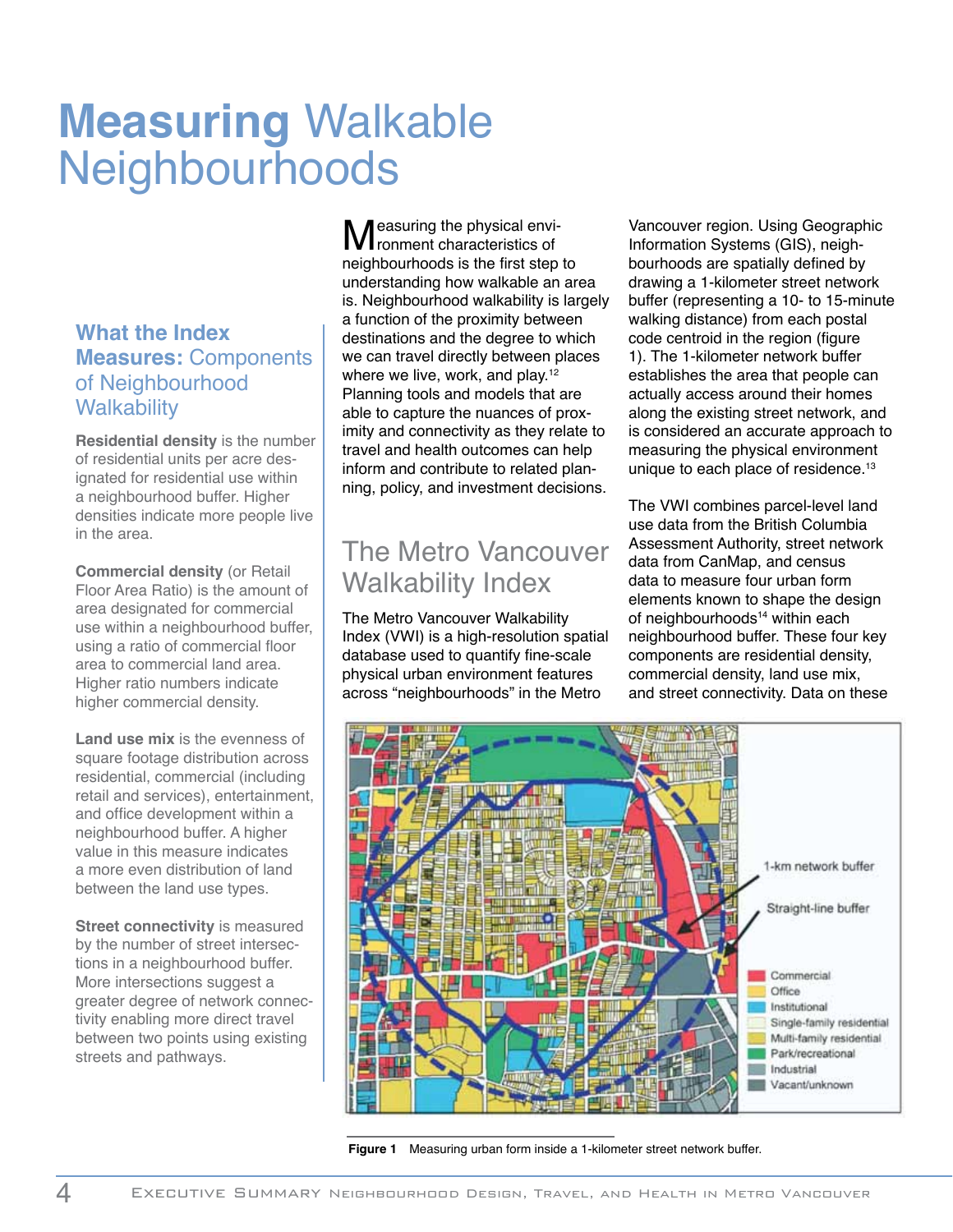# **Walkability** in Metro Vancouver

four components are combined into a composite value of overall walkability to measure the physical aspects of the environment that Metro Vancouver residents encounter every day, in their immediate neighbourhoods. These urban form elements all play a role in shaping the walkability of our neighbourhoods, separately or in combination. Statistically, a combined measure of walkability is useful to avoid problems of multicollinearity between variables that are highly correlated with one another (for example, areas with higher residential densities often have more mixed use and connected streets).<sup>15</sup>

Neighbourhood walkability levels<br>Vary significantly across Metro<br>Vareouver (figure 2), High walkabilit Vancouver (figure 2). High walkability levels emerge in many distinct but separated areas. Variation in walkability levels within each municipality is also important to note. When we consider the development history of the region, the spatial distribution of walkable areas on the map makes sense. High walkability neighbourhoods are generally found in early settlement areas, original town sites, and those places that developed around early twentieth century streetcar lines that necessitated a compact urban form. Walkable areas have also developed around more modern rapid transit

(SkyTrain, Express Bus, etc.) routes and hubs. The region's least walkable areas generally emerged during the automobile and highway era of the post-World War II period.

12 Frank, L.D., P.O. Engelke, T.L. Schmid. 2003. Health and Community Design: The impact of the built environment on physical activity. Washington, D.C.: Island Press.

13 Oliver, L.N., N. Schuurman, A.W. Hall. 2007. Comparing circular and network buffers to examine the influence of land use on walking for leisure and errands. International Journal of Health Geographics, 6 (41), 1-11.

14 Frank, L.D., J. Sallis, B. Saelens, K. Cain, T. Conway, P. Hess. 2009. The development of a walkability index: Application to the Neighborhood Quality of Life Study. British Journal of Sports Medicine.

15 Krizek, K.J. 2003. Operationalizing neighborhood accessibility for land use-travel behaviour research and regional modeling. Journal of Planning Education and Research, 22, 270-287.



**Figure 2** Map showing results from the Metro Vancouver Walkability Index (VWI).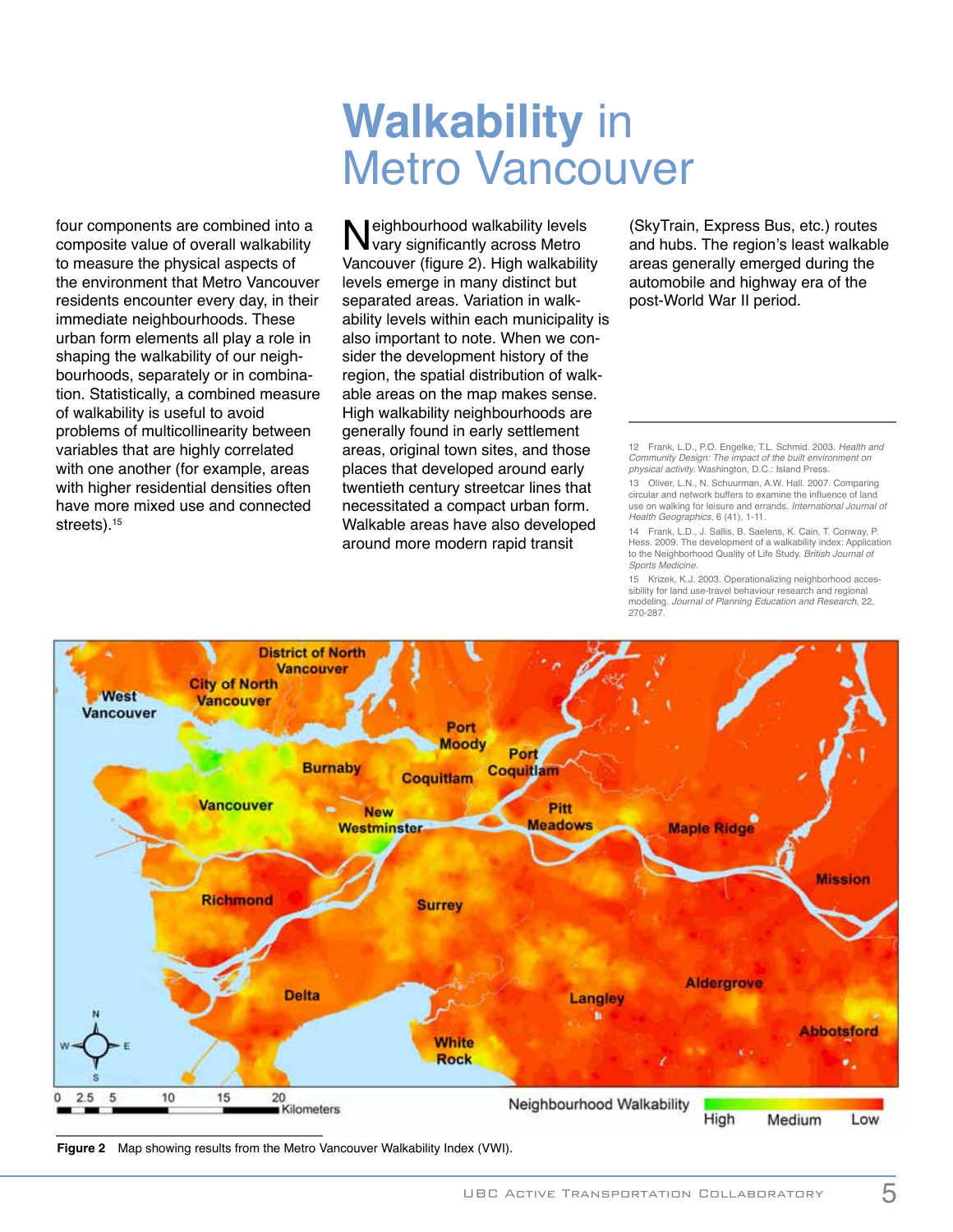

**Figure 3** Visualizing walkability and urban form measurements.

#### **Identifying** Neighbourhood Types

Characteristics of the **most walkable neighbourhoods** (high walkability values):

- Compact urban form
- Medium to high residential density
- Diversity and concentration of commercial uses, near residences
- Heterogeneous and integrated mix of land uses

• High degree of street connectivity (small block sizes, higher number of intersections)

Characteristics of the **least walkable neighbourhoods** (low walkability values):

- Sprawling development patterns
- Low residential density (mostly single-detached houses)
- Commercial uses are lacking or widely spread, far from residences
- Homogeneous and separated mix of land uses
- Poor street connectivity (large blocks, cul-de-sacs, inconsistent street pattern)

### Visualizing Neighbourhood **Walkability**

The VWI measures walkability and built environment characteristics numerically. For example, the VWI composite walkability measure provides a relative value that varies from -7.5 in the least walkable areas up to as high as 10.0 for the region's most compact and walkable neighbourhoods. When described as a number, it is difficult to picture the urban form characteristics of a specific place. Figure 3 provides two sample neighbourhoods in New Westminster—Uptown-Moody Park and Queensborough—and their associated built environment characteristics, walkability variables, and aerial photographs to help visualize what different levels of walkability may look like in terms of urban form.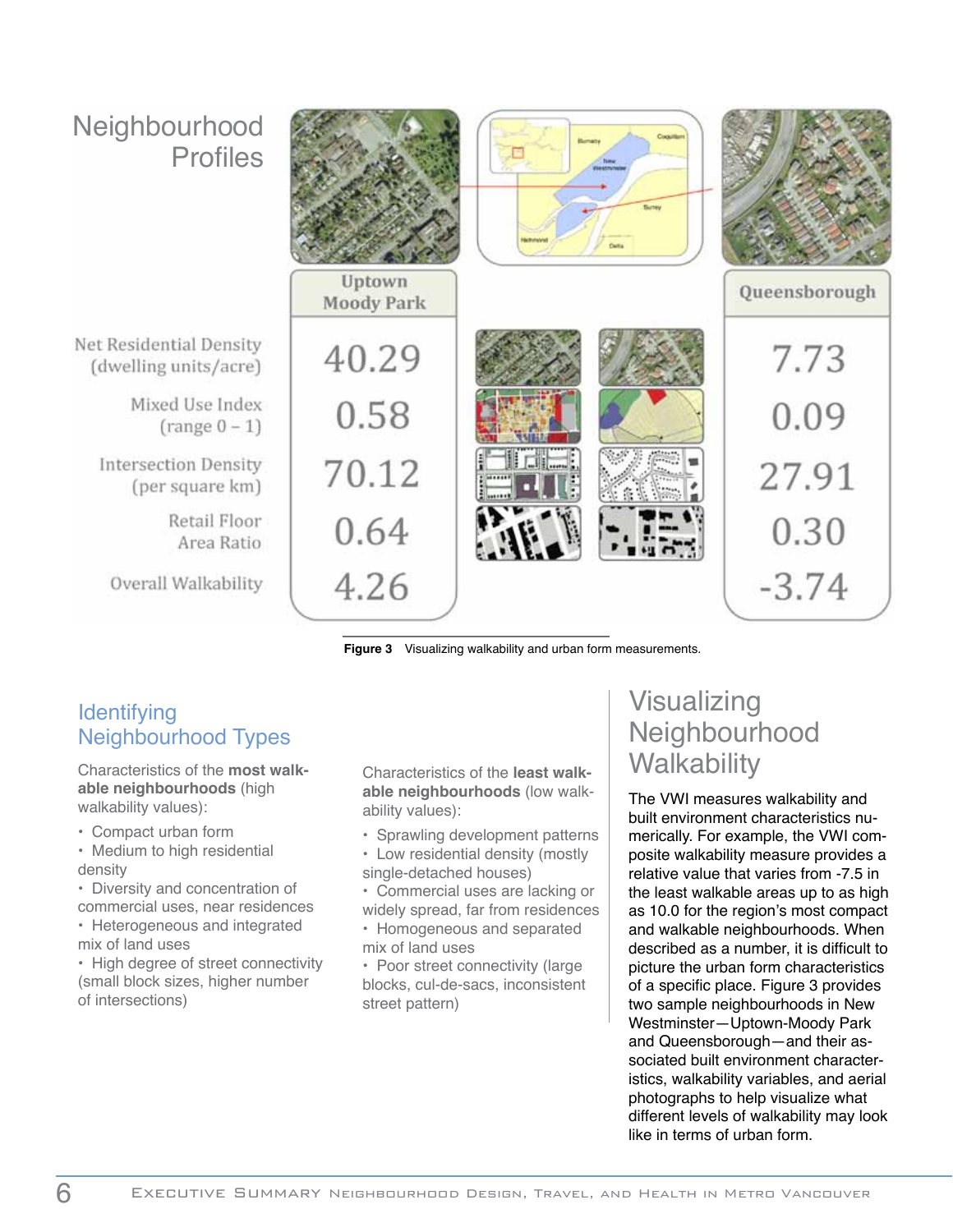# **Applying** the Metro Vancouver Walkability Index

## Key Findings from Three Studies

The VWI provides a predictive, analytical tool in which a variety of data (travel behaviour, social interaction, health, real estate valuation, energy

consumption, vehicle emissions) can be matched to corresponding geographic areas to study relationships with neighbourhood urban form. The research results described here show the potential of the Index to inform local land use and transportation policy and practice.

#### More Information on Research Findings

For more information on the three studies mentioned here, including their research contexts, methodologies, findings, and discussion, please refer to the full report.

## Study 1: Walkability and Active Transportation

The following findings from a 2009<br>study by the University of British<br>Columbia, funded by the British Columbia, funded by the British Columbia Recreation and Parks Association, demonstrate the links between neighbourhood design and the travel patterns of residents in the Metro Vancouver region.<sup>16</sup>

#### Key Findings

• Adults living in the top 25% most walkable areas in Metro Vancouver were between 2 and 3 times more likely to walk or take transit for any home-based trip compared to those in the least walkable neighbourhoods.

• Residing in a neighbourhood with nearby parks and open spaces doubled the chances of an adult walking for a home-based discretionary trip (shopping, recreation, etc.).

• Adults living in the top 25% most walkable neighbourhoods drive approximately 58% less than those in more auto-oriented (less walkable) areas.

16 Devlin, A., L.D. Frank, J. van Loon. 2009. Transportation and Physical Activity Benefits of Walkable Approaches to Community Design in British Columbia. Report prepared for the British Columbia Recreation and Parks Association. Vancouver, B.C.: UBC Active Transportation Collaboratory. **Example 2018** 2019 12:30 and 2019 12:30 and 2019 12:30 and 2019 12:30 and 2019 12:30 and 2019 12:30 and 2019 12:30 and 2019 12:30 and 2019 12:30 and 2019 12:30 and 2019 12:30





Photo: Gordon Price

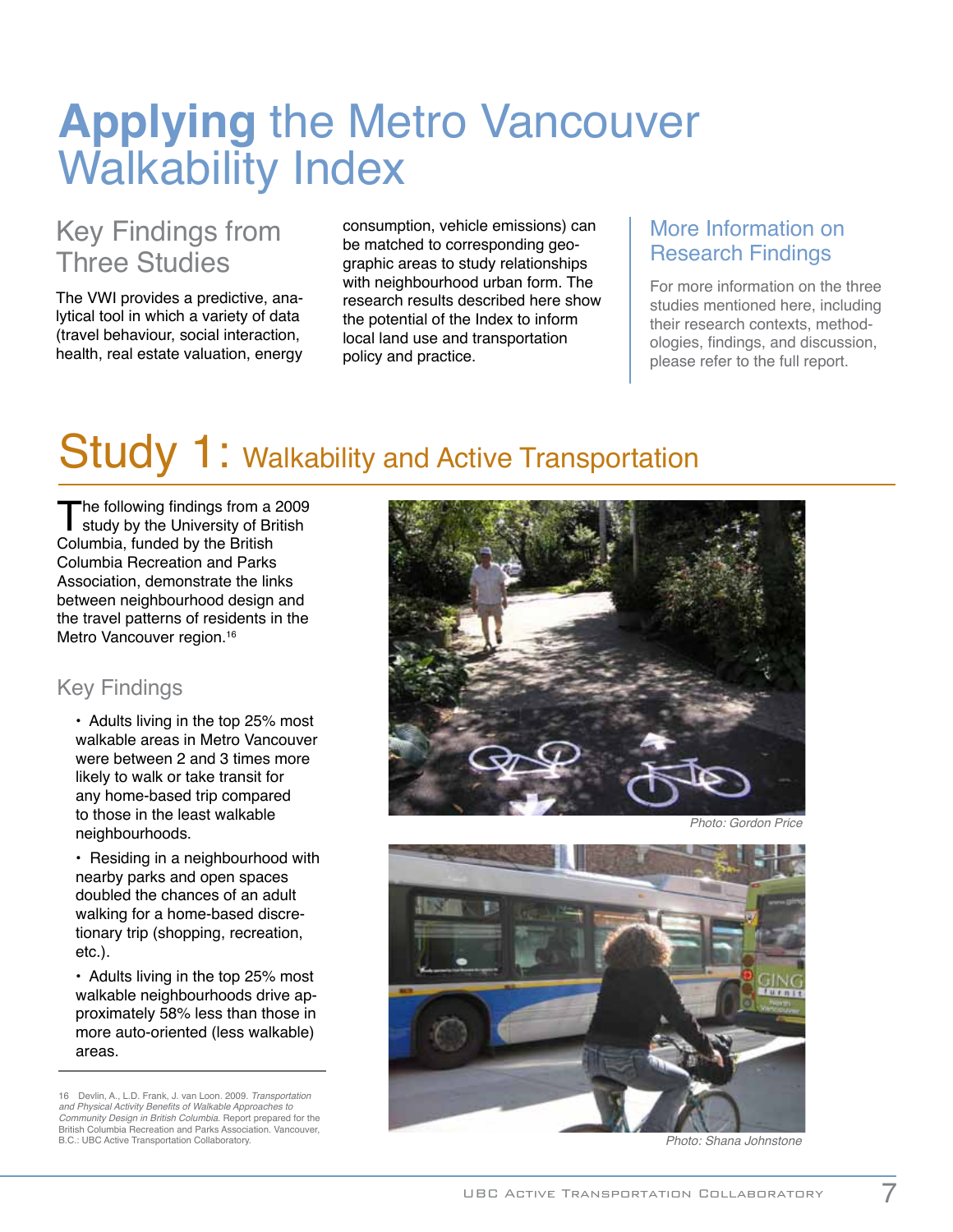# Study 2: Walkability and Body Weight

The following findings from a 2009<br>study by the University of British<br>Columbia, funded by the Veneeuver Columbia, funded by the Vancouver Foundation, demonstrate the links between neighbourhood design and body mass index (BMI)—a measure of body weight in proportion to height.<sup>17</sup>

#### Key Findings

• Residents living in the most walkable areas in Metro Vancouver were half as likely to be overweight than those in the least walkable neighbourhoods.

• Residents living in the most connected neighbourhoods (where streets have the greatest intersection density) were half as likely to be overweight than those living in the least connected areas.

• Residents living in areas with the highest retail floor area ratios (and

where retail use is not set back from the street) were half as likely to be overweight as those living in neighbourhoods where retail is set behind surface parking lots.

• Each additional grocery store within a 1-kilometer distance from an individual's residence was associated with an 11% reduction in the likelihood of being overweight.

• Living in a neighbourhood with at least one grocery store was associated with a nearly 1.5 times likelihood of getting sufficient physical activity, as compared to living in an area with no grocery store.

• The presence of either a large or small neighbourhood retail land use was associated with an increased likelihood of getting sufficient physical activity (90% significance level).



Photo: Shana Johnstone

# Study 3: Walkability and Air Pollution from Vehicle Emissions

The following findings from a 2009<br>study by the University of British<br>Columbia demanature the links Columbia demonstrate the links between neighbourhood design and exposure to outdoor air pollution in Metro Vancouver.<sup>18</sup> Neighbourhood walkability levels were matched to concentrations of air pollution and residents' income levels throughout the region. "High" and "low" pollution levels are relative terms describing the range of concentration levels found across the region.

The air pollutant nitric oxide (NO) is found in newly emitted traffic exhaust from gasoline and diesel vehicles. Nitric oxide levels are highest in urban areas of high residential density and on arterial roads where more vehicles in a smaller area result in higher concentrations of this pollutant. Groundlevel ozone  $(O_3)$  is a secondary pollutant, forming in the atmosphere (not emitted directly). Ground-level ozone is typically found downwind

of higher density urban areas; lower density suburban areas tend to have high levels of ozone occurring over a larger area.

#### Key Findings

• The least walkable neighbourhoods across Metro Vancouver have the least nitric oxide pollution, but the most ozone pollution. Conversely, the most walkable neighbourhoods have the least ozone pollution, but the most pollution from nitric oxide. This high nitric oxide exposure (a marker for particulates) occurs in some places where walking and cycling activity is highest.

• With the exception of central Vancouver, suburban neighbourhoods are generally more affluent than areas near city centers across the region. Ozone exposure is highest in high-income suburban

neighbourhoods (16%), which tend to be less walkable. Conversely, nitric oxide exposure is highest in low-income areas of high walkability (37%).

• Neighbourhoods with the best of these elements (relatively high walkability and low pollution levels) and those with the worst (relatively low walkability and high pollution levels) exist across the region (figure 4).

• "Sweet-spot" neighbourhoods (relatively high walkability/low pollution) are largely located 4-8 kilometers from downtown Vancouver. These neighbourhoods form only 1.7% of all areas included in the study. About two-thirds (68%) of the postal codes in these sweet-spot

<sup>17</sup> Frank, L.D., M. Winters, B. Patterson, C.L. Craig. 2009. Promoting Physical Activity Through Healthy Community Design. Vancouver, B.C.: UBC Active Transportation Collaboratory. 18 Marshall, J.D., M. Brauer, L.D. Frank. 2009. Healthy neighborhoods: Walkability and air pollution. Environmental Health Perspectives, 117 (11), 1752-1759.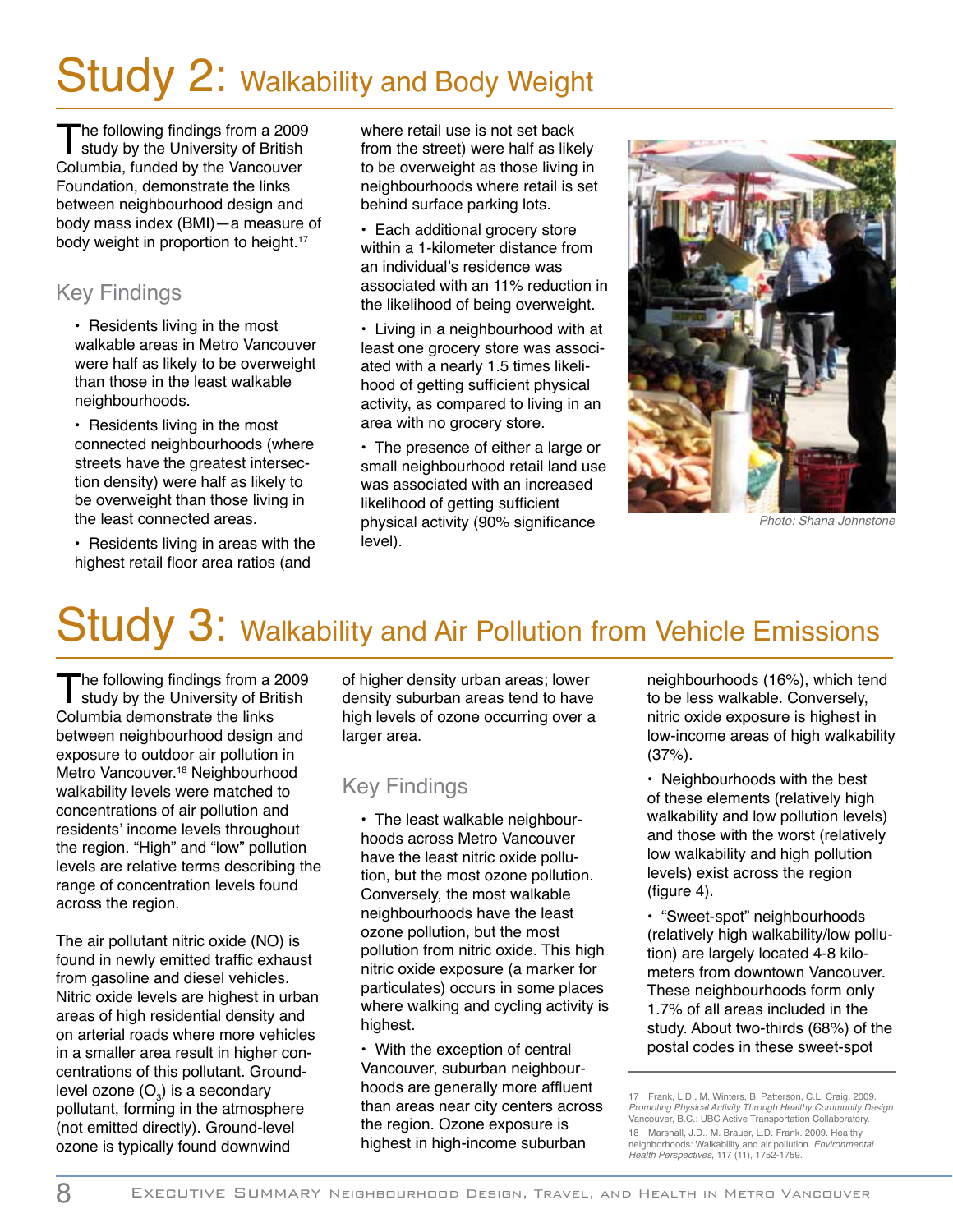#### Study 3 continued >

neighbourhoods have the region's highest incomes, while just 3% have the region's lowest incomes.

• "Sour-spot" neighbourhoods (relatively low walkability/high pollution) are generally located farther from the regional core. Sour-spot postal codes form 4.6% of all areas included in the study, and those who live in these areas are mostly middle-income earners (from lowermiddle to upper-middle income).

### Walkability and At-Risk Populations

When the Metro Vancouver Walkability Index is overlaid with socio-economic and demographic information, equity issues can be examined. Evaluating the social and economic issues tied to walkable neighbourhoods provides a mechanism to assess disparities across specific mobility and health outcomes. Figure 5 illustrates the distribution of one such at-risk population—lower-income—across Metro Vancouver relative to neighbourhood walkability levels.



**Figure 4** "Sweet-spot" and "sour-spot" postal codes.

Groupings of many at risk populations—including lower-income, youth, and elderly—are often found in the region's least walkable areas. Considering the important benefits that walkable neighbourhoods provide from a mobility and health perspective, lower-income and other at-risk

populations may be poorly situated to experience these benefits compared to more affluent populations. This situation results in socio-economic and demographic disparities region-wide. Failure to address these inequalities through a range of programmatic and regulatory actions may result in further



displacement and neighbourhood gentrification, potentially exacerbating conditions for the most underserved residents.

Please refer to the full report for more on walkability and at-risk populations.

**Figure 5** Low walkability postal codes with low average incomes.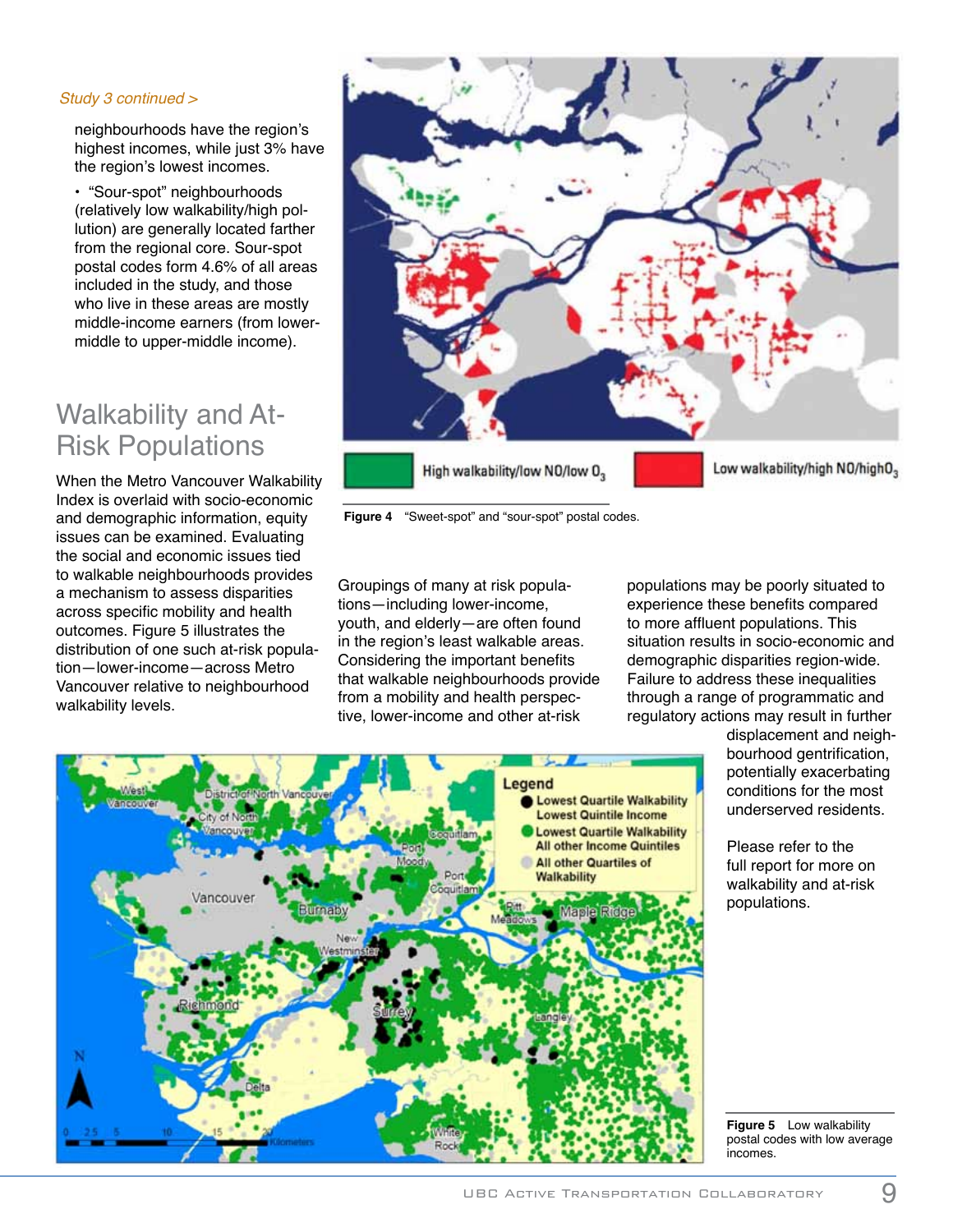# **Opportunities** for Policy, Practice, and Research

Walkable neighbourhoods are shown to be associated with reduced vehicular travel, increased levels of physical activity, and increased vehicle pollution exposure in the Metro Vancouver region. Modest increases in neighbourhood walkability levels result in considerably more active transportation choices made by residents, and the specific presence of nearby grocery stores influences the likelihood of walking and getting sufficient exercise. These trends suggest that municipalities and the region do not have to make dramatic policy and regulatory changes to achieve significant health and environmental benefits.

Despite these benefits, walkable neighbourhoods are not without challenges. The higher densities of these neighbourhoods result in greater pollution levels of nitric oxide, and lower income residents shoulder the most health risk for exposure to such pollution. "Sweet-spot" neighbourhoods boast high walkability but relatively low pollution levels, indicating a starting point for further study to understand how more neighbourhoods can be made healthier, cleaner places.

Reducing disparities associated with at-risk populations living in less walkable neighbourhoods across the region requires a range of investment strategies spanning transportation investment, housing, recreational amenities, and social services. Underpinning many of these issues is the seemingly age-old issue of housing affordability. Mechanisms are needed to not only increase the supply of walkable neighbourhoods but to also ensure those most at risk

are securely anchored in places with high levels of accessibility; thus near to transit and services. With respect to air pollution exposure, it is the elderly and youth that are the most at risk. Fortunately, there are many strategies to address this issue including setbacks from major transportation corridors, height above street level, and routing freight and goods movement away from where at-risk populations are concentrated.

Walkability is not a solution, but it is a precursor and enabler to realize mobility and health benefits from a range of public investments. As an example, walkability is one of the best predictors of transit demand, while transit use predicts physical activity levels. A recent study showed transit users to be 3.42 times more likely to get recommended levels of physical activity.19 This close linkage between walkable neighbourhoods, transit demand, and physical activity suggests that neighbourhood design has a place in addressing a variety of issues and helping to realize a range of benefits.

There is tremendous opportunity to advance the application of the Metro Vancouver Walkability Index to inform local policy decisions and planning and engineering practice both within and beyond health issues directly. Opportunities include assessments of:

- Neighbourhood walkability as a predictor of an area's relative supportiveness for public transit investment.
- Climate change impacts associated with neighbourhood design

and related travel behaviour and patterns.

- The provision of destinations and services, including grocery stores and parks, in areas with higher concentrations of the elderly.
- Neighbourhood walkability associations with mental health, sense of community, and general well-being, and what strategies may contribute to improving overall quality of life.

Some challenges with current research that must also be addressed in future work include:

- Self-selection and causality must be explored to determine whether travel and physical activity behaviours are caused by the neighbourhood environment, or whether residents self-select to live in neighbourhoods that support their pre-existing behaviours.20
- Interrelationships between neighbourhood design and policy or programmatic interventions to influence travel and physical activity outcomes must be untangled to determine the most effective land use and transportation policies for the region.

<sup>19</sup> Lachapelle, U., L.D. Frank. 2008. Transit and health: Mode of transport, employer-sponsored public transit pass programs, and physical activity. Journal of Public Health Policy, 30 (S1). 20 Handy, S. 2005. Smart growth and the transportation-land use connection: What does the research tells us? International Regional Science Review, 28 (2), 146-167.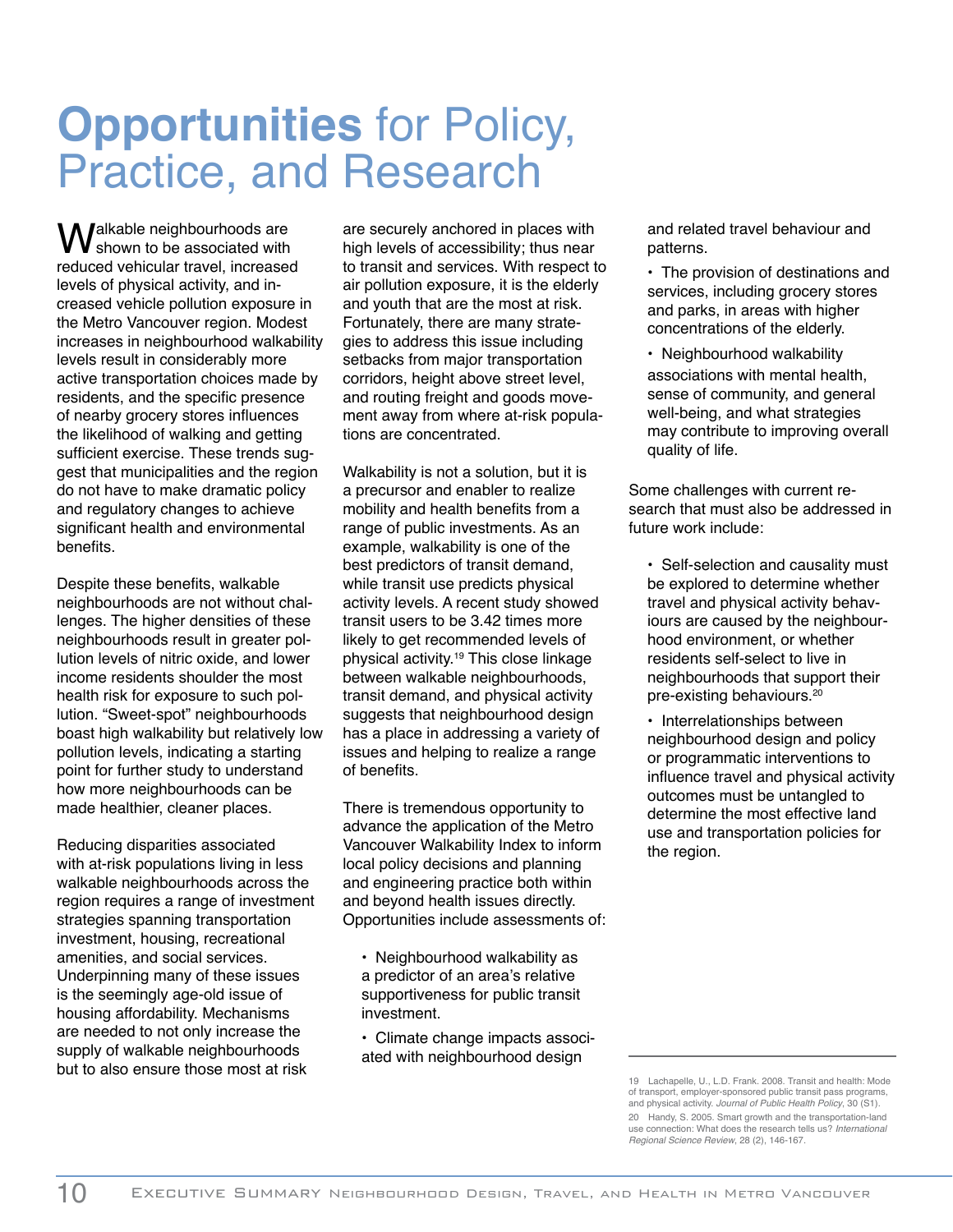# **Next Steps** for the Walkability Index

**A** number of next steps have been<br>
Midentified for the Metro Vancouver Walkability Index to advance the state of knowledge on walkable neighbourhood design and the relationship walkability has with mobility, health and environmental outcomes. The Index is currently being updated with 2010 land use data (from its original 2005 data from BC Assessment Authority) and is supported by other UBC research programs and departments. Opportunities to integrate additional walkability indicators such as sidewalks, topography, transit accessibility, or other specific neighbourhood design characteristics require exploration.

Updating the VWI will keep it relevant to new research projects and will also allow for the monitoring of change in the region over time. The inclusion of new indicators will allow the Index to be further refined and may also allow for research into other topics possibly

linked to neighbourhood design including diet and access to food, noise and vibration exposure, or the development of social capital—thereby providing a more complete account of residents' overall health and wellbeing. Above all, new research should be informed by policy makers and practitioners, and be made accessible and relevant to all who are actively addressing the issues in our region and creating more walkable neighbourhoods.

#### Supportive Partnerships

Creating healthy, equitable and sustainable neighbourhoods and communities requires coordinated action across a number of multidisciplinary actors. The Health and Community Design Collaborative (HCDC) is a partnership of municipal and regional government agencies, health authorities, and members of the University community committed to supporting this approach by enabling knowledge transfer, identifying opportunities in practice and research, and encouraging tool and policy development. The efforts of the HCDC and others are important to realizing a livable region.



Photo: Shana Johnstone